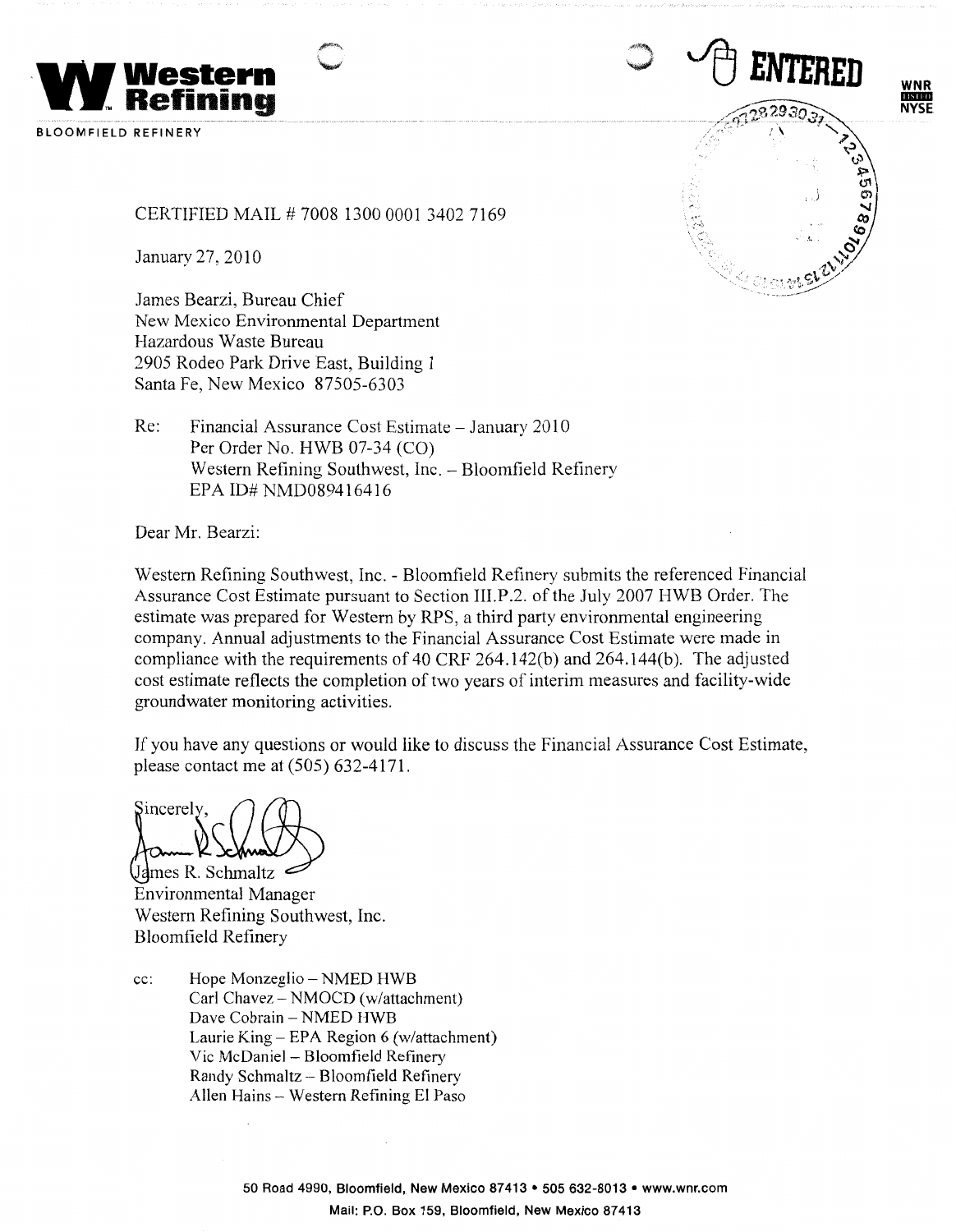

404 Camp Craft Rd., Austin, Texas 78746, USA **T** + I 512 347 7588 **F** + I 512 347 8243 **W** www.rpsgroup.com

January 27, 2010

Mr. James R. Schmaltz Environmental Manager Western Refining Company P.O. Box 159 Bloomfield, **NM** 87413

**Re:** Western Refining Southwest, Inc. Bloomfield; Order No. HWB 07-34 (CO) Financial Assurance Cost Estimate

Dear Randy:

This Estimated Cost of the Work includes costs to address those activities specified in Section 111.P.1. of the referenced Order. The cost estimate was prepared in accordance with 40 CFR 264.101 and substantially in compliance with the requirements of 40 CFR 264.142 and 264.144. Annual adjustments were made from the cost estimate provided in January 2009 pursuant to Section 111.P.2 of the Order. The current total estimated cost is \$1,095,275. A detailed breakout of the estimate by activity is provided in the enclosed tables.

If there are any questions, please contact me at (512) 347-7588.

Sincerely,

**RPS** 

furthed in

Scott T. Crouch, P.G.

STC/sab

cc: Allen Hains-Western Refining El Paso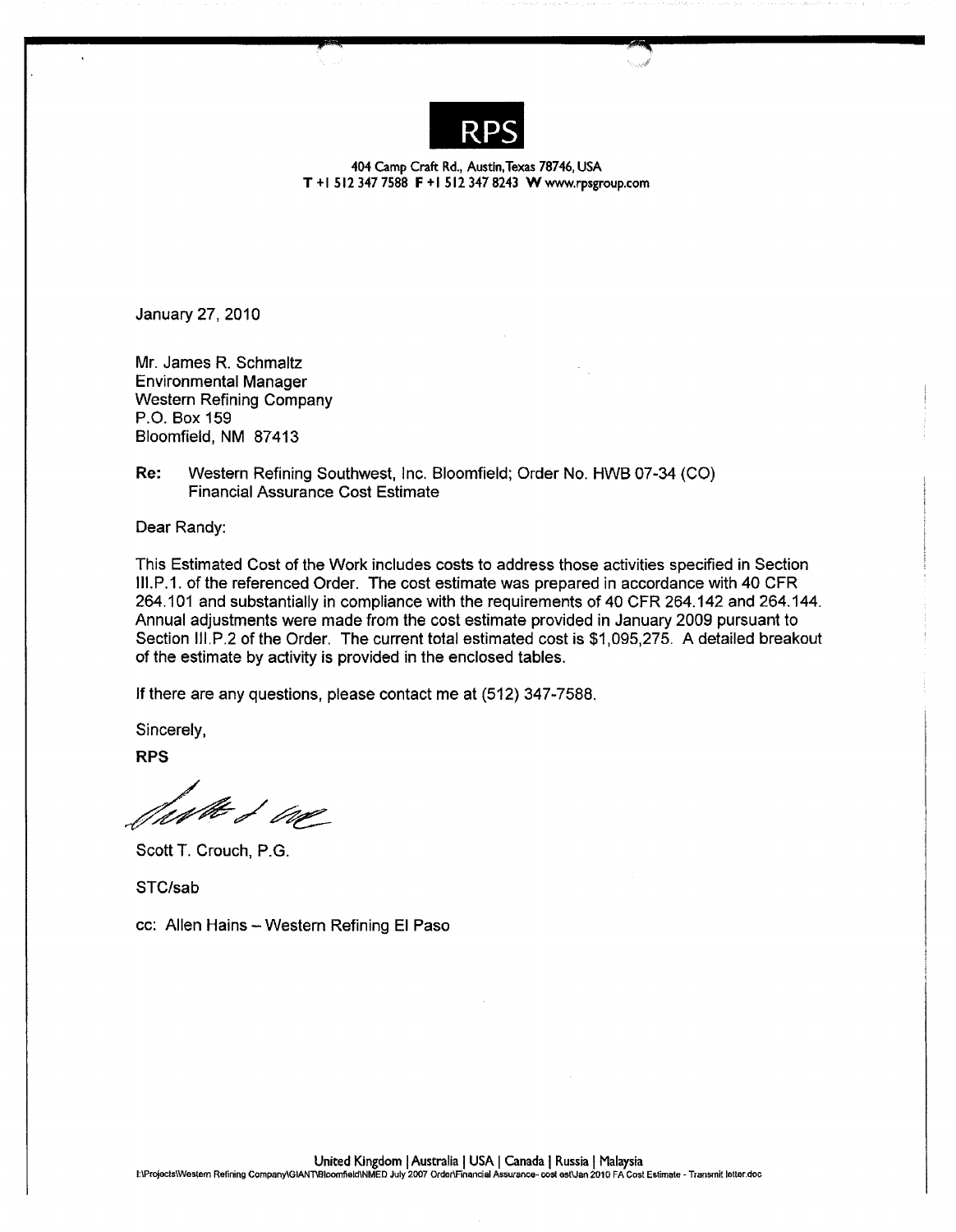### Western Refining Southwest, Inc. **Bloomfield, New Mexico Refinery**

# NMED Order No. HWB 07-34 (CO) -- Financial Assurance Cost Estimate

1/27/2010

| <b>Waste</b><br><b>Management</b><br>Area                                                                       | <b>NMED</b><br>Order<br><b>Provision</b> | Capital<br>Costs <sup>1</sup> | <b>Operation &amp;</b><br><b>Maintenance</b><br>$\text{Costs}^2$ | <b>NMED</b><br><b>Review</b><br><b>Fees</b>      | <b>Total Costs</b> | <b>Explanation</b> |
|-----------------------------------------------------------------------------------------------------------------|------------------------------------------|-------------------------------|------------------------------------------------------------------|--------------------------------------------------|--------------------|--------------------|
| Solid Waste Management Units (SWMU's) Investigation, Remediation, & associated reports                          |                                          |                               |                                                                  |                                                  |                    |                    |
| Group 1                                                                                                         |                                          |                               |                                                                  |                                                  |                    |                    |
| Interim Status Unit No. 1: North &                                                                              |                                          |                               |                                                                  |                                                  |                    | Project completed  |
| South Aeration Lagoons - Closure Plan                                                                           |                                          |                               |                                                                  |                                                  |                    |                    |
| Implementation                                                                                                  | IV.B.5                                   | \$0                           | \$0                                                              |                                                  | \$0                |                    |
| <b>Remedy Completion Report</b>                                                                                 | VI.D.6                                   |                               |                                                                  | $\overline{50}$                                  | $\overline{60}$    |                    |
|                                                                                                                 |                                          |                               |                                                                  | subtotal                                         | $\overline{30}$    |                    |
| Group 2                                                                                                         |                                          |                               |                                                                  |                                                  |                    |                    |
| SWMU No. 2: Drum Storage Area -                                                                                 |                                          |                               |                                                                  |                                                  |                    |                    |
| North Bone Yard                                                                                                 | IV.B.6                                   | \$0                           | \$0                                                              |                                                  | \$0                |                    |
| SWMU No. 8: Inactive Landfill                                                                                   | IV.B.6                                   | \$0                           | \$0                                                              |                                                  | \$0                |                    |
| SWMU No. 9: Landfill Pond                                                                                       | IV.B.6                                   | $\overline{50}$               | $\overline{50}$                                                  |                                                  | $\overline{30}$    |                    |
| SWMU No. 11: Spray Irrigation Area                                                                              | IV.B.6                                   | $\overline{50}$               | $\overline{30}$                                                  |                                                  | $\overline{30}$    |                    |
| SWMU No. 18: Warehouse Yard                                                                                     | IV.B.6                                   | $\overline{30}$               | $\overline{30}$                                                  |                                                  | $\overline{30}$    |                    |
| Corrective Measures Implementation                                                                              |                                          |                               |                                                                  |                                                  |                    |                    |
| Plan                                                                                                            | VI.D.2                                   |                               |                                                                  | \$0                                              | \$0                |                    |
| Progress Report                                                                                                 | VI.D.5                                   |                               |                                                                  | $\overline{50}$                                  | \$0                |                    |
| Remedy Completion Report                                                                                        | VI.D.6                                   |                               |                                                                  | $\overline{\overline{\mathfrak{s}}\mathfrak{o}}$ | $\overline{30}$    |                    |
|                                                                                                                 |                                          |                               |                                                                  | subtotal                                         | $\overline{50}$    |                    |
| Group 3                                                                                                         |                                          |                               |                                                                  |                                                  |                    |                    |
| SWMU No. 4: Transportation Terminal                                                                             |                                          |                               |                                                                  |                                                  |                    |                    |
| Sump                                                                                                            | IV.B.6                                   | \$0                           | \$0                                                              |                                                  | \$0                |                    |
| SWMU No. 5: Heat Exchanger Bundle<br>Cleaning Area & AOC No. 25: Auxiliary<br>Warehouse and 90-day Storage Area | IV.B.6                                   | \$0                           | \$0                                                              |                                                  | \$0                |                    |
| AOC No. 22: Product Loading Rack &                                                                              |                                          |                               |                                                                  |                                                  |                    |                    |
| Crude Receiving Loading Racks                                                                                   | IV.B.6                                   | \$0                           | \$0                                                              |                                                  | \$0                |                    |
| AOC No. 23: Southeast Holding Ponds                                                                             | IV.B.6                                   | \$0                           | \$0                                                              |                                                  | \$0                |                    |
| AOC No. 24: Tank Areas 41 and 43                                                                                | IV.B.6                                   | $\overline{30}$               | $\overline{50}$                                                  |                                                  | \$0                |                    |
| AOC No. 26: Tank Area 44 and 45                                                                                 | IV.B.6                                   | $\overline{30}$               | $\overline{\mathbf{s}}$ <sup>0</sup>                             |                                                  | $\overline{50}$    |                    |
| Corrective Measures Implementation                                                                              |                                          |                               |                                                                  |                                                  |                    |                    |
| Plan                                                                                                            | VI.D.2                                   |                               |                                                                  | \$0                                              | \$0                |                    |
| <b>Progress Report</b>                                                                                          | VI.D.5                                   |                               |                                                                  | $\overline{50}$                                  | $\overline{30}$    |                    |
| Remedy Completion Report                                                                                        | VI.D.6                                   |                               |                                                                  | $\overline{\mathfrak{s}0}$                       | $\overline{50}$    |                    |
|                                                                                                                 |                                          |                               |                                                                  | subtotal                                         | $\overline{30}$    |                    |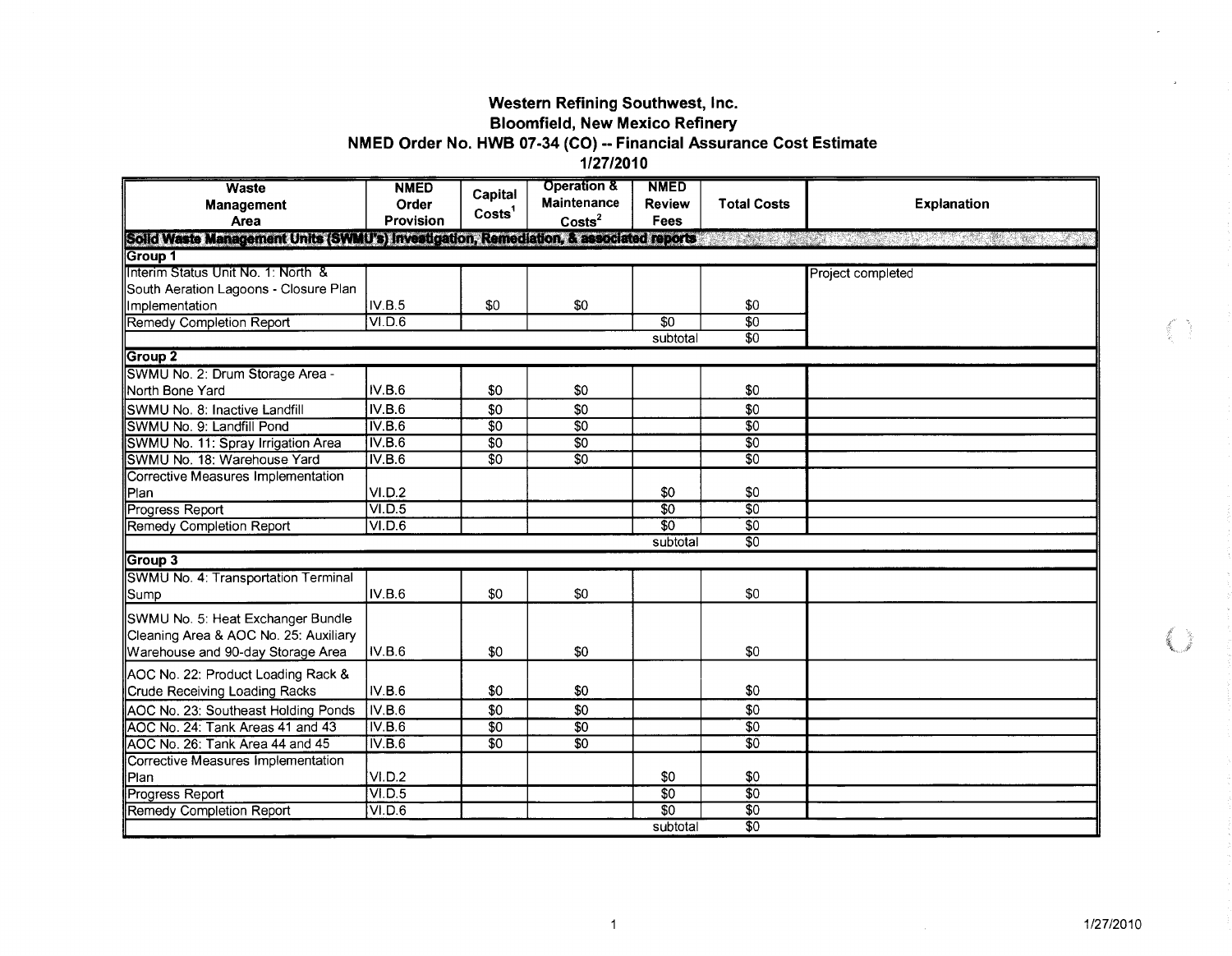### **Western Refining Southwest, Inc. Bloomfield, New Mexico Refinery NMED Order No. HWB 07-34 (CO) -- Financial Assurance Cost Estimate**

**1/27/2010** 

| <b>Waste</b><br>Management<br>Area | <b>NMED</b><br>Order<br>Provision | Capital<br>Costs <sup>1</sup> | <b>Operation &amp;</b><br><b>Maintenance</b><br>Costs <sup>2</sup> | <b>NMED</b><br><b>Review</b><br>Fees | <b>Total Costs</b> | <b>Explanation</b> |
|------------------------------------|-----------------------------------|-------------------------------|--------------------------------------------------------------------|--------------------------------------|--------------------|--------------------|
| ∥Group 4                           |                                   |                               |                                                                    |                                      |                    |                    |
| SWMU No. 7 Raw Water Ponds         | IV.B.6                            | $\overline{50}$               | $\overline{50}$                                                    |                                      | $\overline{30}$    |                    |
| SWMU No. 10: Fire Training Area    | IV.B.6                            | $\overline{30}$               | $\overline{\$0}$                                                   |                                      | $\overline{50}$    |                    |
| SWMU No. 16: Active Landfill       | IV.B.6                            | \$0                           | \$0                                                                |                                      | \$0                |                    |
| Corrective Measures Implementation |                                   |                               |                                                                    |                                      |                    |                    |
| Plan                               | VI.D.2                            |                               |                                                                    | \$0                                  | \$0                |                    |
| Progress Report                    | VI.D.5                            |                               |                                                                    | $\overline{30}$                      | $\overline{50}$    |                    |
| Remedy Completion Report           | VID.6                             |                               |                                                                    | $\overline{50}$                      | $\overline{60}$    |                    |
|                                    |                                   |                               |                                                                    | subtotal                             | $\overline{50}$    |                    |
| Group 5                            |                                   |                               |                                                                    |                                      |                    |                    |
| SWMU No. 15: Tank Farm Area        | IV.B.6                            | $\overline{30}$               | $\overline{30}$                                                    |                                      | $\overline{50}$    |                    |
| Corrective Measures Implementation |                                   |                               |                                                                    |                                      |                    |                    |
| Plan                               | VI.D.2                            |                               |                                                                    | \$0                                  | \$0                |                    |
| Progress Report                    | VI.D.5                            |                               |                                                                    | $\overline{50}$                      | $\overline{30}$    |                    |
| <b>Remedy Completion Report</b>    | VI.D.6                            |                               |                                                                    | $\overline{30}$                      | \$0                |                    |
|                                    |                                   |                               |                                                                    | subtotal                             | $\overline{50}$    |                    |
| Group 6                            |                                   |                               |                                                                    |                                      |                    |                    |
|                                    |                                   |                               |                                                                    |                                      |                    |                    |
| AOC No. 19: Seep North of MW-45    | IV.B.6                            | \$0                           | \$0                                                                |                                      | \$0                |                    |
| AOC No. 20: Seep North of MW-46    | IV.B.6                            | $\overline{50}$               | $\overline{\$0}$                                                   |                                      | $\overline{50}$    |                    |
| AOC No. 21: Seep North of MW-47    | IV.B.6                            | $\overline{50}$               | $\overline{30}$                                                    |                                      | $\overline{50}$    |                    |
| Corrective Measures Implementation |                                   |                               |                                                                    |                                      |                    |                    |
| Plan                               | VI.D.2                            |                               |                                                                    | \$0                                  | \$0                |                    |
| Progress Report                    | VI.D.5                            |                               |                                                                    | $\overline{50}$                      | $\overline{50}$    |                    |
| <b>Remedy Completion Report</b>    | VI.D.6                            |                               |                                                                    | $\overline{50}$                      | $\overline{50}$    |                    |
|                                    |                                   |                               |                                                                    | subtotal                             | $\overline{50}$    |                    |
| Group 7                            |                                   |                               |                                                                    |                                      |                    |                    |
| SWMU No. 17: River Terrace Area    | IV.B.6                            | $\overline{30}$               | $\overline{50}$                                                    |                                      | $\overline{50}$    |                    |
| Corrective Measures Implementation |                                   |                               |                                                                    |                                      |                    |                    |
| Plan                               | VI.D.2                            |                               |                                                                    | \$0                                  | \$0                |                    |
| Progress Report                    | VI.D.5                            |                               |                                                                    | $\overline{50}$                      | $\overline{50}$    |                    |
| <b>Remedy Completion Report</b>    | VI.D.6                            |                               |                                                                    | $\overline{50}$                      | \$0                |                    |
|                                    |                                   |                               |                                                                    | subtotal                             | $\overline{50}$    |                    |

 $\begin{array}{ccc} & \mathbf{a}^{\text{R}} & \mathbf{b} \\ & \mathbf{b} & \mathbf{b} \end{array}$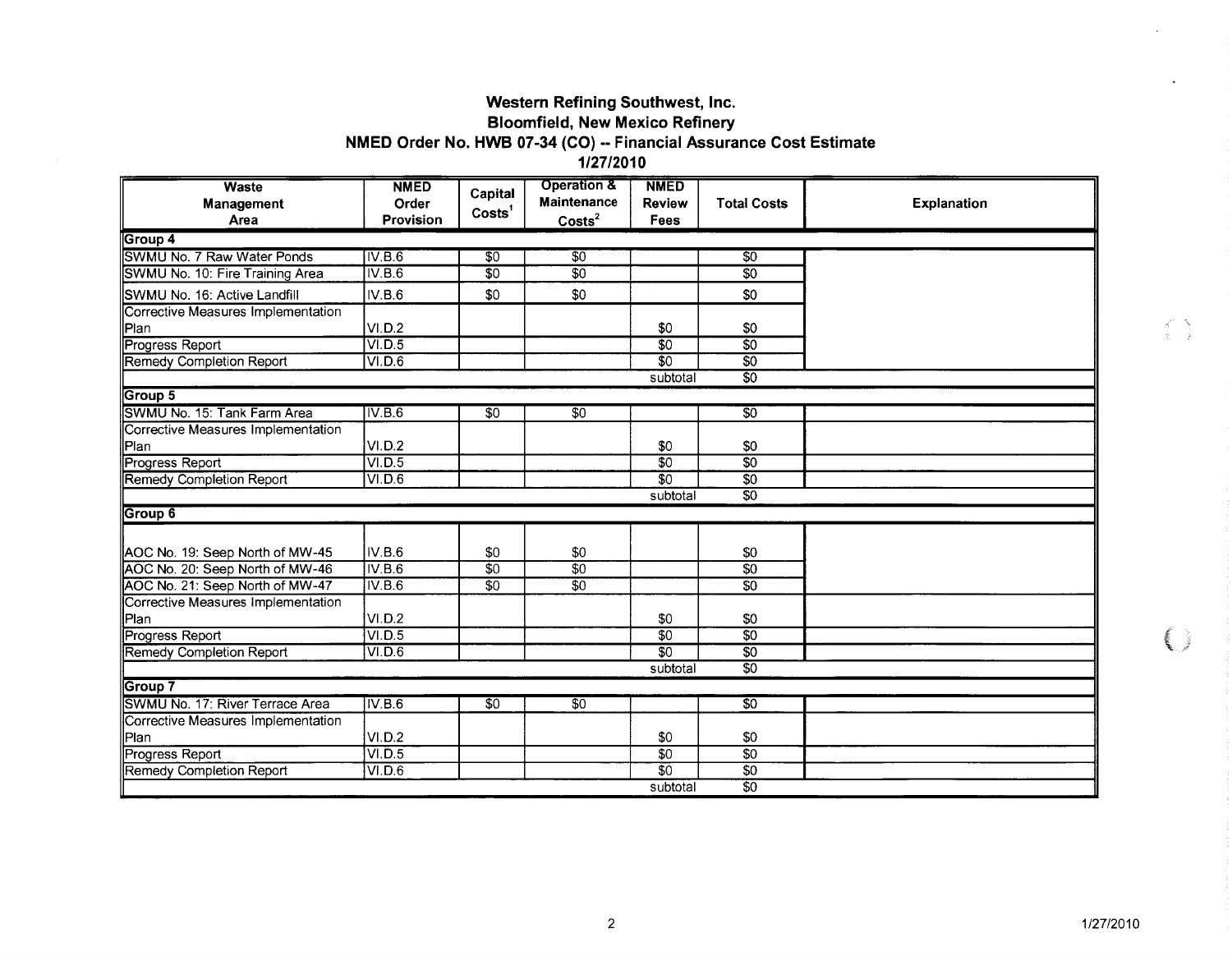### Western Refining Southwest, Inc.

# **Bloomfield, New Mexico Refinery**

# NMED Order No. HWB 07-34 (CO) -- Financial Assurance Cost Estimate

1/27/2010

| <b>Waste</b><br>Management<br>Area                 | <b>NMED</b><br>Order<br><b>Provision</b> | Capital<br>Costs <sup>1</sup> | <b>Operation &amp;</b><br><b>Maintenance</b><br>$\text{Costs}^2$ | <b>NMED</b><br><b>Review</b><br>Fees | <b>Total Costs</b> | Explanation                                      |
|----------------------------------------------------|------------------------------------------|-------------------------------|------------------------------------------------------------------|--------------------------------------|--------------------|--------------------------------------------------|
| Group 8                                            |                                          |                               |                                                                  |                                      |                    |                                                  |
| SWMU No. 3: Underground Piping<br>Currently in Use | IV.B.6                                   | \$0                           | \$0                                                              |                                      | \$0                |                                                  |
| SWMU No. 6: Abandoned Underground<br>Piping        | IV.B.6                                   | \$0                           | \$0                                                              |                                      | \$0                |                                                  |
| Corrective Measures Implementation<br>Plan         | VI.D.2                                   |                               |                                                                  | \$0                                  | \$0                |                                                  |
| Progress Report<br>Remedy Completion Report        | VI.D.5<br>VI.D.6                         |                               |                                                                  | $\overline{50}$<br>$\overline{50}$   | \$0<br>\$0         |                                                  |
|                                                    |                                          |                               |                                                                  | subtotal                             | \$0                |                                                  |
| Group 9                                            |                                          |                               |                                                                  |                                      |                    |                                                  |
| SWMU No. 13; Process Area                          | IV.B.6                                   | \$0                           | \$0                                                              |                                      | \$0                |                                                  |
| SWMU No. 14: Tanks 3, 4, and 5                     | IV.B.6                                   | \$0                           | $\overline{50}$                                                  |                                      | $\overline{50}$    |                                                  |
| SWMU No. 12: API Separator                         | IV.B.6                                   | $\overline{50}$               | $\overline{50}$                                                  |                                      | \$0                |                                                  |
| Corrective Measures Implementation<br><b>P</b> lan | VI.D.2                                   |                               |                                                                  |                                      | \$0                |                                                  |
| Progress Report                                    | VI.D.5                                   |                               |                                                                  |                                      | $\overline{50}$    |                                                  |
| Remedy Completion Report                           | VI.D.6                                   |                               |                                                                  |                                      | \$0                |                                                  |
|                                                    |                                          |                               |                                                                  | subtotal                             | \$0                |                                                  |
| Olher Areas                                        |                                          |                               |                                                                  |                                      |                    |                                                  |
| To be determined?                                  | III.Q.1                                  | \$0                           | \$0                                                              |                                      | \$0                | Section III.G.2 of the NMED Order specifies that |
| Corrective Measures Implementation                 |                                          |                               |                                                                  |                                      |                    | either NMED or Western may identify additional   |
| Plan                                               | VI.D.2                                   |                               |                                                                  |                                      | \$0                | areas for corrective action. At this time, no    |
| Progress Report                                    | VI.D.5                                   |                               |                                                                  |                                      | \$0                | ladditional areas have been identified.          |
| <b>Remedy Completion Report</b>                    | VI.D.6                                   |                               |                                                                  |                                      | \$0                |                                                  |
|                                                    |                                          |                               |                                                                  | subtotal                             | \$0                |                                                  |

€≒

€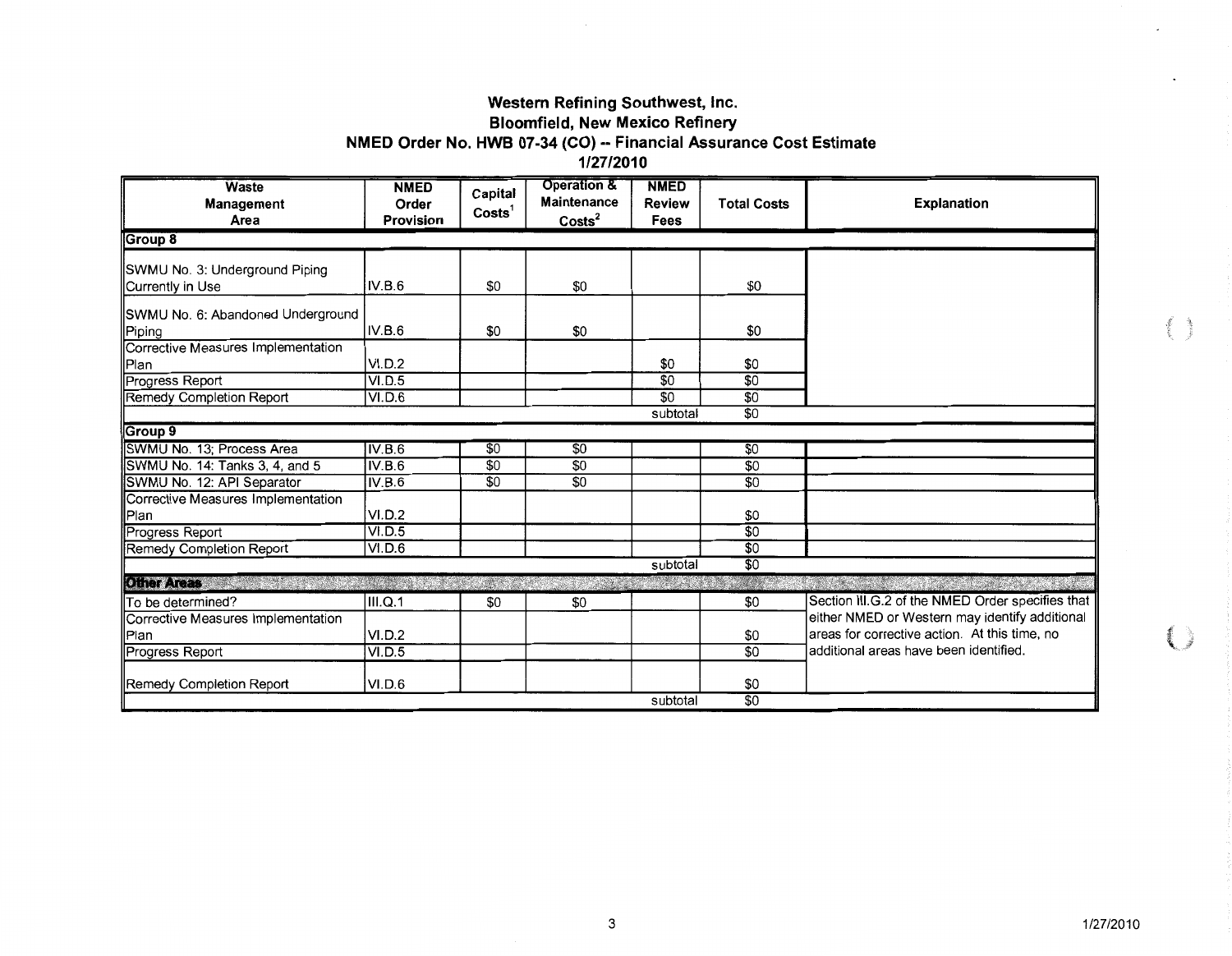#### Western Refining Southwest, Inc.

#### Bloomfield, New Mexico Refinery

#### **NMED** Order No. HWB 07-34 (CO) -- Financial Assurance Cost Estimate

1/27/2010

| Waste<br>Management<br>Area                                                                             | <b>NMED</b><br>Order<br><b>Provision</b> | Capital<br>Costs <sup>1</sup> | <b>Operation &amp;</b><br><b>Maintenance</b><br>$\text{Costs}^2$ | <b>NMED</b><br><b>Review</b><br>Fees | <b>Total Costs</b> | <b>Explanation</b>                                                                                                            |
|---------------------------------------------------------------------------------------------------------|------------------------------------------|-------------------------------|------------------------------------------------------------------|--------------------------------------|--------------------|-------------------------------------------------------------------------------------------------------------------------------|
| Interim Measures & Facility Wide Ground Water Monitoring                                                |                                          |                               |                                                                  |                                      |                    |                                                                                                                               |
| River Terrace Area Analytical                                                                           | V.B.1                                    |                               | \$77,400                                                         |                                      | \$77,400           | 3 yrs. Monitoring @\$25,800/yr - see detail Table                                                                             |
| <b>IRiver Terrace Annual Report</b>                                                                     | V.B.1                                    |                               | \$10,500                                                         | \$6,000                              | \$16,500           | 3 yrs. reporting @\$3,500/annual report & NMED<br>fees of \$2,000/annual rpt                                                  |
| River Terrace Operation & Maintenance   III.P.1 & V.B.                                                  |                                          |                               | \$24,000                                                         |                                      | \$24,000           | GAC filters & maintenance \$8,000/yr x 3 yrs                                                                                  |
| North Barrier Wall collection operations                                                                | III.P.1                                  |                               | \$100,880                                                        |                                      | \$100.880          | Bi-weekly fluid level measurements (labor<br>4hrs/biweekly event @ \$65/hr = \$6,760/yr &<br>equipment \$1,000/yr x 13 years) |
| Facility Wide Ground Water Monitoring<br>(including North Barrier Wall & Tank<br>Farm) analytical costs | IV.A.                                    |                               | \$661,622                                                        |                                      | \$661,622          | Table B provides detailed cost on a annual<br>basis(\$50,894) which is multiplied by 13 years<br>pursuant to the Order.       |
| <b>Facility-Wide Annual Monitoring Report</b><br>(including North Barrier Wall)                         | <b>IV.A.2.</b>                           |                               | \$91,000                                                         | \$26,000                             | \$117,000          | 13 yrs. Monitoring @ \$7,000/annual report &<br>NMED fees of \$2,000/annual rpt                                               |
| 1# East Outfall                                                                                         | V.C.                                     |                               | \$9,230                                                          |                                      | \$9,230            | See Table C for detailed estimate; annual cost of<br>\$710/yr x 13 years                                                      |
| San Juan River samples                                                                                  |                                          |                               | \$77,584                                                         |                                      | \$77,584           | See Table D for detailed estimate; assume 13<br>years @\$5,968/yr                                                             |
|                                                                                                         |                                          |                               |                                                                  | subtotal                             | \$1,084,216        |                                                                                                                               |
| <b>TOTAL ESTIMATED COSTS TO IMPLEMENT NMED ORDER (without inflation costs)</b>                          |                                          |                               |                                                                  |                                      | \$1,084,216        |                                                                                                                               |
| $\parallel$ Inflation Factor $^3$                                                                       |                                          |                               |                                                                  |                                      | 1.02%              |                                                                                                                               |
| CURRENT TOTAL ESTIMATED COSTS TO IMPLEMENT NMED ORDER.                                                  |                                          |                               |                                                                  |                                      | \$1,095,275        |                                                                                                                               |

1- capital costs associated with construction, installation, pilot testing, evaluation, permitting, and reporting of the effectiveness of the alternative

2 -continuing costs associated with operating, maintaining, monitoring, testing, and reporting on the use and effectiveness of the technology

3- Implicit price deflater for 2008/implicit price deflater for 2007 (updated 12/22/2009) = 108.483/106.214 = 1.02% http://www.bea.gov (Table 1.1.9 Implicit Price Deflators for GDP)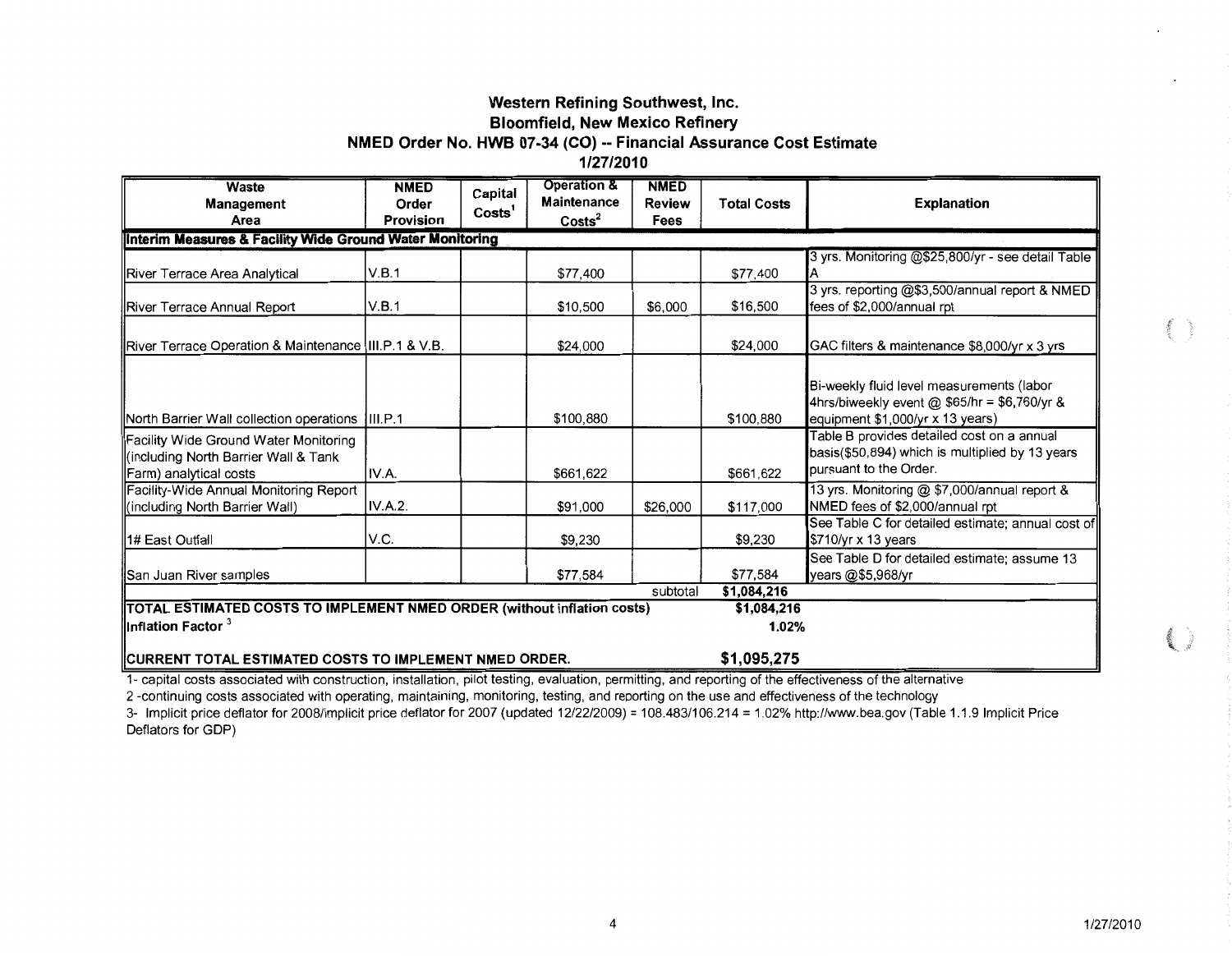| <b>RIVER TERRACE - AQUEOUS</b> |                                                                                             |                                                  |             |                               |                         |  |  |
|--------------------------------|---------------------------------------------------------------------------------------------|--------------------------------------------------|-------------|-------------------------------|-------------------------|--|--|
| <b>Analysis</b>                | Frequency                                                                                   | # of Samples                                     | Cost/Sample | <b>Cost per</b><br><b>QTR</b> | Cost per<br>Year        |  |  |
| 8021B                          | 4 X yr                                                                                      | 16                                               | \$45        | \$720                         | \$2,880                 |  |  |
| 8015B<br>(GRO, DRO)            | 4 X yr                                                                                      | 16                                               | \$70        | \$1,120                       | \$4,480                 |  |  |
| Total Pb, Cr, Ba<br>(6010B)    | 1 X yr                                                                                      | 14                                               | \$50        | \$700                         | \$700                   |  |  |
| Total Pb (6010B)               | 3 X yr                                                                                      | 14                                               | \$30        | \$420                         | \$1,260                 |  |  |
| Total Hg (7470)                | 4 X yr                                                                                      | 1                                                | \$30        | \$30                          | \$120                   |  |  |
|                                |                                                                                             | <b>RIVER TERRACE - Vapor</b>                     |             |                               |                         |  |  |
| <b>Analysis</b>                | Frequency                                                                                   | # of Samples                                     | Cost/Sample | <b>Cost per</b><br>QTR        | <b>Cost per</b><br>Year |  |  |
| 8021B                          | 4 X yr                                                                                      | 16                                               | \$45        | \$720                         | \$2,880                 |  |  |
| 8015B<br>(GRO)                 | 4 X yr                                                                                      | 16                                               | \$35        | \$560                         | \$2,240                 |  |  |
| <b>Tedlar Bags</b>             | $4 \times yr$                                                                               | 16                                               | \$10        | \$160                         | \$640                   |  |  |
| Level 4 Data<br>Packet         | 4 X yr                                                                                      | 1                                                | \$400       | \$400                         | \$1,600                 |  |  |
| <b>River Terrace</b><br>Labor  | 4 X yr                                                                                      | 3 days of 7 hour<br>days                         | \$65/hour   | \$1,365                       | \$5,460                 |  |  |
|                                |                                                                                             | <b>GAC Breakthrough Sampling</b>                 |             |                               |                         |  |  |
| 8021B                          | $12 \times yr$                                                                              | 1                                                | \$45        | \$135                         | \$540                   |  |  |
| 8015B<br>(GRO, DRO)            | 12 x yr                                                                                     | 1                                                | \$70        | \$210                         | \$840                   |  |  |
| 8021B                          | $4 \times yr$                                                                               | 3                                                | \$45        | \$135                         | \$540                   |  |  |
| 8015B<br>(GRO, DRO)            | $4 \times yr$                                                                               | 3                                                | \$70        | \$210                         | \$840                   |  |  |
|                                |                                                                                             |                                                  |             |                               |                         |  |  |
|                                | \$25,020<br>Annual analytical costs<br>\$780<br>Annual Sampling Labor -- 12 hours X \$65/hr |                                                  |             |                               |                         |  |  |
|                                |                                                                                             | <b>Total Annual River Terrace Sampling Costs</b> |             |                               | \$25,800                |  |  |

**TABLE A RIVER TERRACE SAMPLING COST ESTIMATE** 

River terrace sampling conducted pursuant to May 2008 Facility-Wide Groundwater Monitoring Plan (Section 5.4) and Bioventing Monitoring Plan (Revised) River Terrace Voluntary Corrective Measures dated October 28, 2005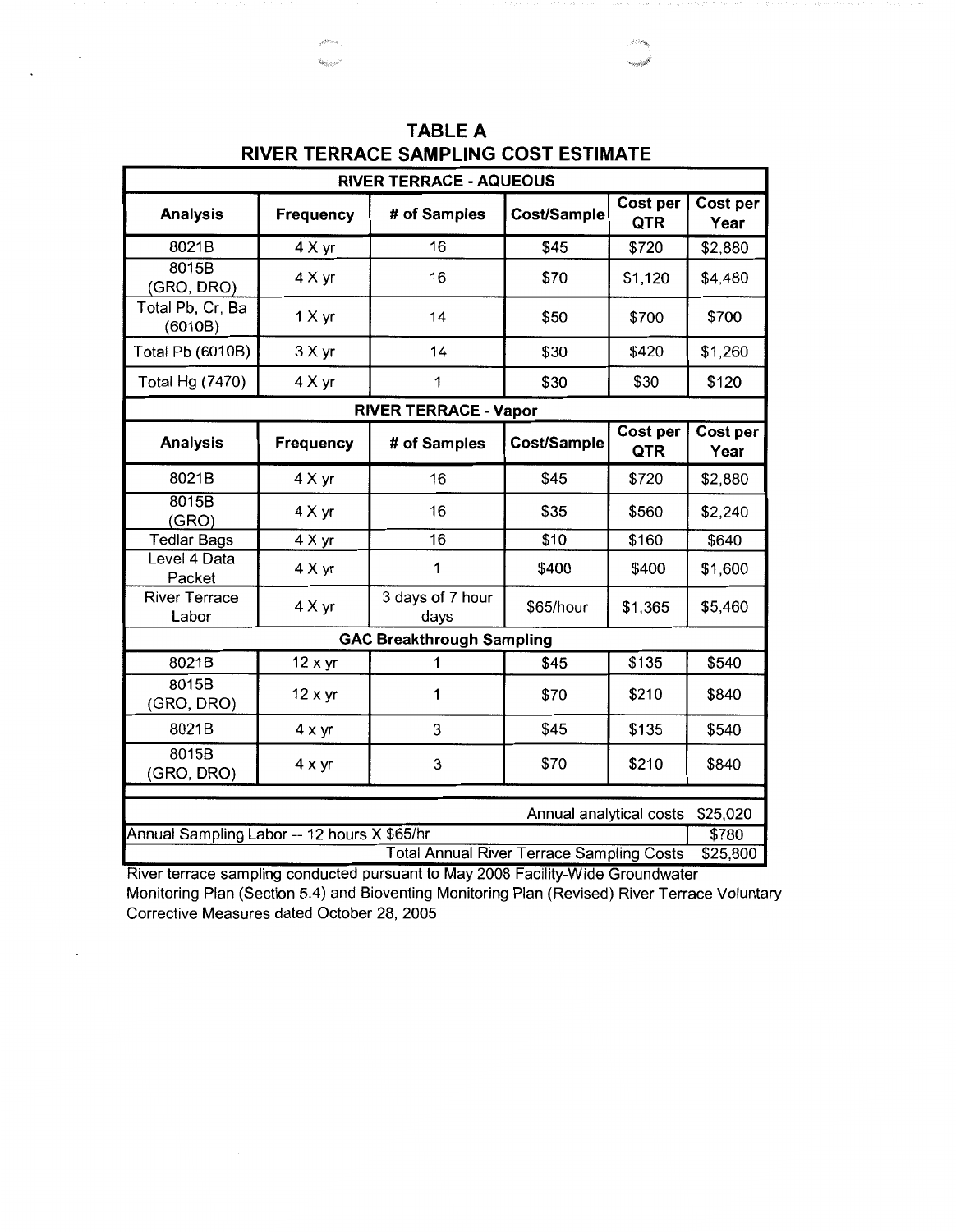$\hat{\mathbf{x}}_{\hat{\mathbf{b}} \sim i \sim \hat{\mathbf{b}}^2}$ 

 $\ddot{\phantom{0}}$ 

# **Facility-Wide Groundwater Monitoring Cost Estimate**

| Annual Refinery Complex (33 Wells and East Outfall #2 & #3) <sup>2</sup> |                                |                                                                               |             |                         |  |  |  |
|--------------------------------------------------------------------------|--------------------------------|-------------------------------------------------------------------------------|-------------|-------------------------|--|--|--|
| <b>Analysis</b>                                                          | Frequency                      | # of Samples                                                                  | Cost/Sample | <b>Cost per</b><br>Year |  |  |  |
| 8260B                                                                    | Annual                         | 35                                                                            | \$115       | \$4,025                 |  |  |  |
| 8015B (GRO, DRO)                                                         | Annual                         | 35                                                                            | \$70        | \$2,450                 |  |  |  |
| 8270C                                                                    | Annual                         | 35                                                                            | \$280       | \$9,800                 |  |  |  |
| CO2/Alkalinity (310.1)                                                   | Annual                         | 35                                                                            | \$15        | \$525                   |  |  |  |
| Cation Anion Balance + Diss<br>Metals                                    | Annual                         | 35                                                                            | \$229       | \$8,015                 |  |  |  |
| <b>RCRA 8 Metals</b>                                                     | Annual                         | 35                                                                            | \$100       | \$3,500                 |  |  |  |
| Ph                                                                       | Annual                         | 35                                                                            | \$10        | \$350                   |  |  |  |
| <b>Filters</b>                                                           |                                | 35                                                                            | \$12        | \$420                   |  |  |  |
| Level 4 Data Packet                                                      | Annual                         | 1                                                                             | \$3,500     | \$3,500                 |  |  |  |
|                                                                          |                                | Semi-Annual - Refinery Complex MW/RW <sup>2</sup>                             |             |                         |  |  |  |
| <b>Analysis</b>                                                          | Frequency                      | # of Samples                                                                  | Cost/Sample | Cost per<br>Year        |  |  |  |
| 8260B                                                                    | Semi-Annual <sup>1</sup>       | 11                                                                            | \$45        | \$495                   |  |  |  |
| 8015B (GRO, DRO)                                                         | Semi-Annual <sup>1</sup>       | 11                                                                            | \$70        | \$770                   |  |  |  |
| Level 4 Data Packet                                                      | Semi-Annual <sup>1</sup>       | 1                                                                             | \$200       | \$200                   |  |  |  |
|                                                                          |                                | Semi-Annual - North Barrier Wall OW/CW 3                                      |             |                         |  |  |  |
| <b>Analysis</b>                                                          | Frequency                      | # of Samples                                                                  | Cost/Sample | Cost per<br>Year        |  |  |  |
| 8260B                                                                    | Semi-Annual                    | 16                                                                            | \$45        | \$1,440                 |  |  |  |
| 8015B (GRO, DRO)                                                         | Semi-Annual                    | 16                                                                            | \$70        | \$2,240                 |  |  |  |
| Level 4 Data Packet                                                      | Semi-Annual                    | 1                                                                             | \$200       | \$400                   |  |  |  |
|                                                                          |                                | Semi-Annual River Bluff (Outfall 2 & 3, & Seeps 1, 6, 7, 8, & 9) <sup>4</sup> |             |                         |  |  |  |
| <b>Analysis</b>                                                          | <b>Frequency</b>               | # of Samples                                                                  | Cost/Sample | Cost per<br>Year        |  |  |  |
| 8260B                                                                    | Semi-Annual                    | 7                                                                             | \$45        | \$630                   |  |  |  |
| 8270C                                                                    | Semi-Annual                    | 5                                                                             | \$280       | \$2,800                 |  |  |  |
| 8015B (GRO, DRO)                                                         | Semi-Annual                    | $\overline{2}$                                                                | \$70        | \$280                   |  |  |  |
| CO2/Alkalinity (310.1)                                                   | Semi-Annual                    | $\overline{7}$                                                                | \$15        | \$210                   |  |  |  |
| <b>Cation Anion Balance + Diss</b><br>Metals                             | Semi-Annual                    | 7                                                                             | \$229       | \$3,206                 |  |  |  |
| <b>RCRA 8 Metals</b>                                                     | Semi-Annual                    | $\overline{\mathbf{c}}$                                                       | \$100       | \$400                   |  |  |  |
| Ph                                                                       | Semi-Annual                    | 2                                                                             | \$10        | \$40                    |  |  |  |
| Filters                                                                  |                                | 2                                                                             | \$12        | \$48                    |  |  |  |
| Level 4 Data Packet                                                      | Semi-Annual                    | 2                                                                             | \$150       | \$600                   |  |  |  |
| Sampling Labor                                                           | Semi-Annual &<br>Annual events | 10 Days of 7 hour<br>days                                                     | \$65/hour   | \$4,550                 |  |  |  |
|                                                                          |                                | Total Annual - Facility-Wide Groundwater Sampling & Analysis                  |             | \$50,894                |  |  |  |

1 - The other "semiannual event" Is included with the Refinery Complex annual event

2 - Sampling pursuant to May 2008 Facility-Wide Groundwater Monitoring Plan, Section 5.1

3 - Sampling pursuant to May 2008 Facility-Wide Groundwater Monitoring Plan, Section 5.2

4 - Sampling pursuant to May 2008 Facility-Wide Groundwater Monitoring Plan, Section 5.3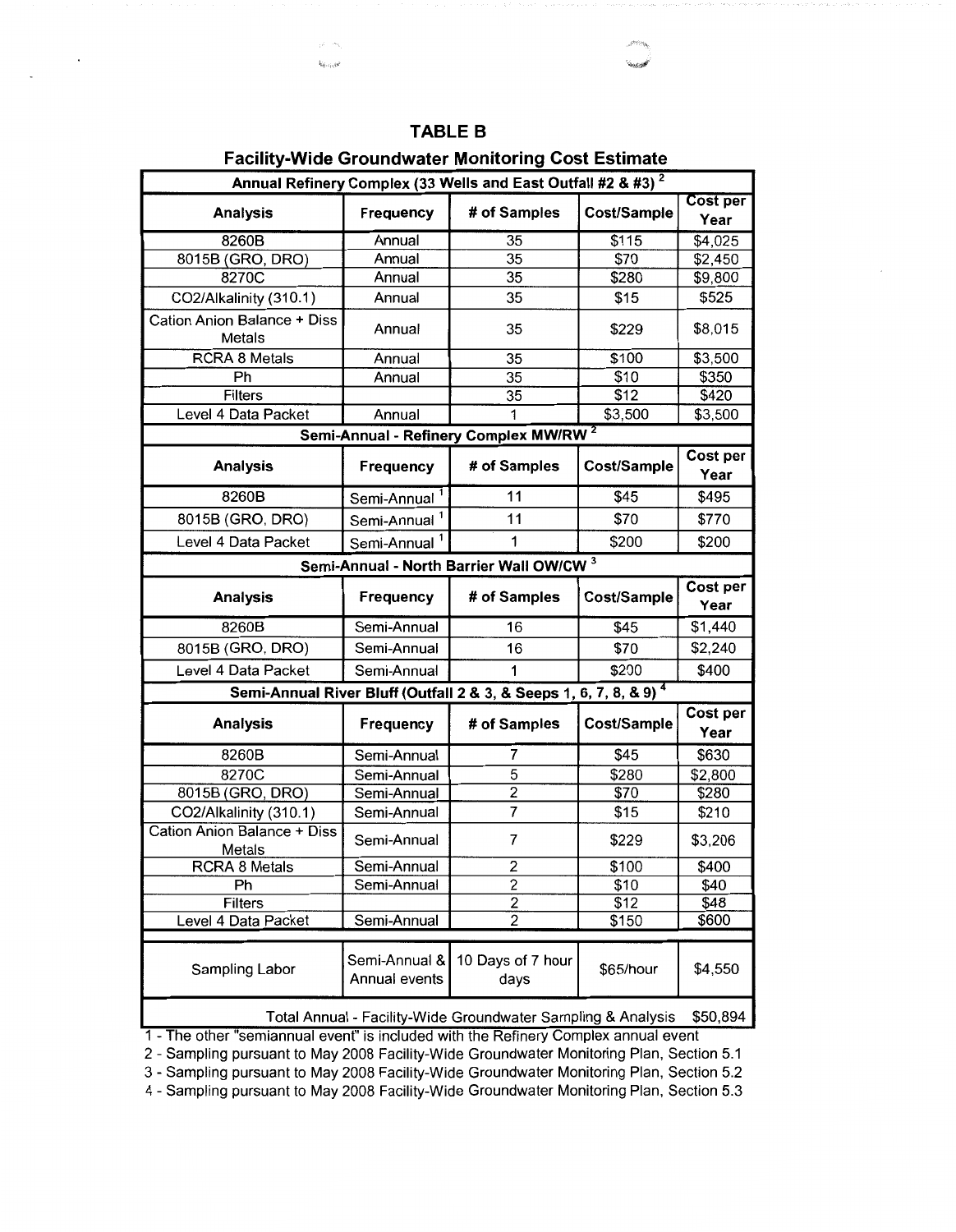| <b>Analysis</b>                                      | <b>Frequency</b> | # of Samples      | Cost/Sample | Cost per<br>year |  |  |
|------------------------------------------------------|------------------|-------------------|-------------|------------------|--|--|
| 8260B                                                | 4 X yr           |                   | \$45        | \$180            |  |  |
| Level 4 Data Packet                                  | 4 X yr           |                   | \$100       | \$400            |  |  |
| \$580<br>Annual analytical costs                     |                  |                   |             |                  |  |  |
| Sampling Labor                                       | 2 X yr           | 1 hour each event | \$65/hour   | \$130            |  |  |
| \$710<br>Total Annual #1 East Outfall Sampling Costs |                  |                   |             |                  |  |  |

**TABLE C #1 East Outfall {Tank 33) Cost Estimate** <sup>1</sup>

| <b>Analysis</b>                              | Frequency   | # of Samples          | Cost/Sample             | Cost per<br>year |
|----------------------------------------------|-------------|-----------------------|-------------------------|------------------|
| 8260B                                        | 2 X yr      | 4                     | \$45                    | \$360            |
| 8015B (GRO, DRO)                             | 2 X yr      | 4                     | \$70                    | \$560            |
| CO2/Alkalinity (310.1)                       | 2 X yr      | 4                     | \$15                    | \$120            |
| Cation Anion Balance + Diss<br><b>Metals</b> | 2 X yr      | 4                     | \$229                   | \$1,832          |
| <b>RCRA 8 Metals</b>                         | 2 X yr      | 4                     | \$100                   | \$800            |
| Ph                                           | 2 X yr      | 4                     | \$10                    | \$80             |
| Filters                                      |             | 4                     | \$12                    | \$96             |
| Level 4 Data Packet                          | 2 X yr      |                       | \$800                   | \$1,600          |
|                                              |             |                       | Annual analytical costs | \$5,448          |
| Sampling Labor                               | Semi-Annual | 4 hours each<br>event | \$65/hour               | \$520            |

**TABLED San Juan River Sampling Cost Estimate** <sup>2</sup>

1 - Sampling pursuant to May 2008 Facility-Wide Groundwater Monitoring Plan, Section 5.3

2 - Sampling pursuant to May 2008 Facility-Wide Groundwater Monitoring Plan, Section 5.4